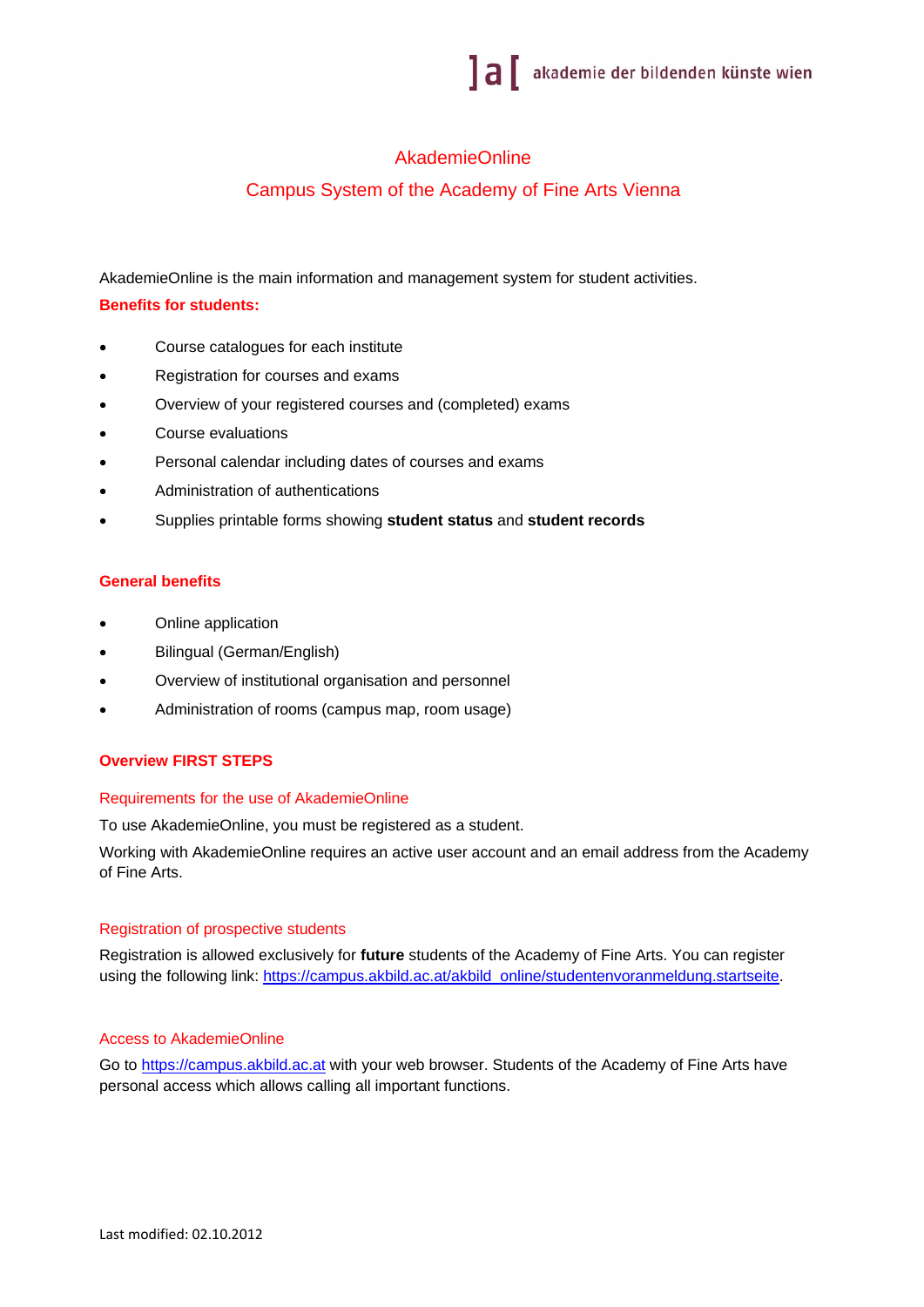#### How do I get my AkademieOnline user account?

You will get your first PIN-code in the Registrars office, which you need to set up your AkademieOnline user account.

Once you have set up your user account, your institute secretary is responsible for re-issuing the PINcode (e.g. if you lose or forget your password).

#### How do I activate my AkademieOnline user account?

At the AkademieOnline start page (https://campus.akbild.ac.at), in the upper right field, click on the "de/en" icon and select English. Then click on the yellow key icon to get to the login window.



Next, click on "Students: Enter your PIN-code here".

| AkademieOnline V2.00   | Help                                                                                                                                                                                                                                                                                                                                                                                                                | <b>AkademieOnline</b> |  |  |  |  |  |
|------------------------|---------------------------------------------------------------------------------------------------------------------------------------------------------------------------------------------------------------------------------------------------------------------------------------------------------------------------------------------------------------------------------------------------------------------|-----------------------|--|--|--|--|--|
| Log-in                 |                                                                                                                                                                                                                                                                                                                                                                                                                     |                       |  |  |  |  |  |
|                        | Username<br>Password<br>Cancel<br>Log in                                                                                                                                                                                                                                                                                                                                                                            |                       |  |  |  |  |  |
|                        | Registration If you do not have an account yet (user name + password), you<br>must create one with the help of your PIN code. Should you have<br>forgotten your password, you will also need a (new) PIN code.<br>· Students:<br>Please, pick up your PIN code personally in the<br>Registration Office, opening hours: Mo-Fr. 9-12 am.<br>Enter your PIN code here<br>$\bullet$ Staff:<br>Enter your PIN code here |                       |  |  |  |  |  |
| System<br>requirements | • Browser: detailed information<br>• JavaScript and cookies must be activated.<br>• Acrobat Reader 9 ® or newer version to view PDF files<br>(available for Windows systems, Linux, MacOS X and<br>Solaris).                                                                                                                                                                                                        |                       |  |  |  |  |  |

Enter your PIN-code and your date of birth as well as your registration number.

| AkademieOnline V2.00                                                                              |  |  |  |  |  |
|---------------------------------------------------------------------------------------------------|--|--|--|--|--|
| Account - Validate PIN Code<br><b>Students</b>                                                    |  |  |  |  |  |
| <b>PIN code</b>                                                                                   |  |  |  |  |  |
| (you can pick it up personally in the registration office)                                        |  |  |  |  |  |
| Registration number                                                                               |  |  |  |  |  |
| Format: DDMMYYYY<br>Date of birth<br>  田田                                                         |  |  |  |  |  |
| Cancel<br>Save                                                                                    |  |  |  |  |  |
| @2012 Academy of fine arts Vienna. All Rights Reserved.   AkademieOnline powered by CAMPUSOnline® |  |  |  |  |  |
|                                                                                                   |  |  |  |  |  |